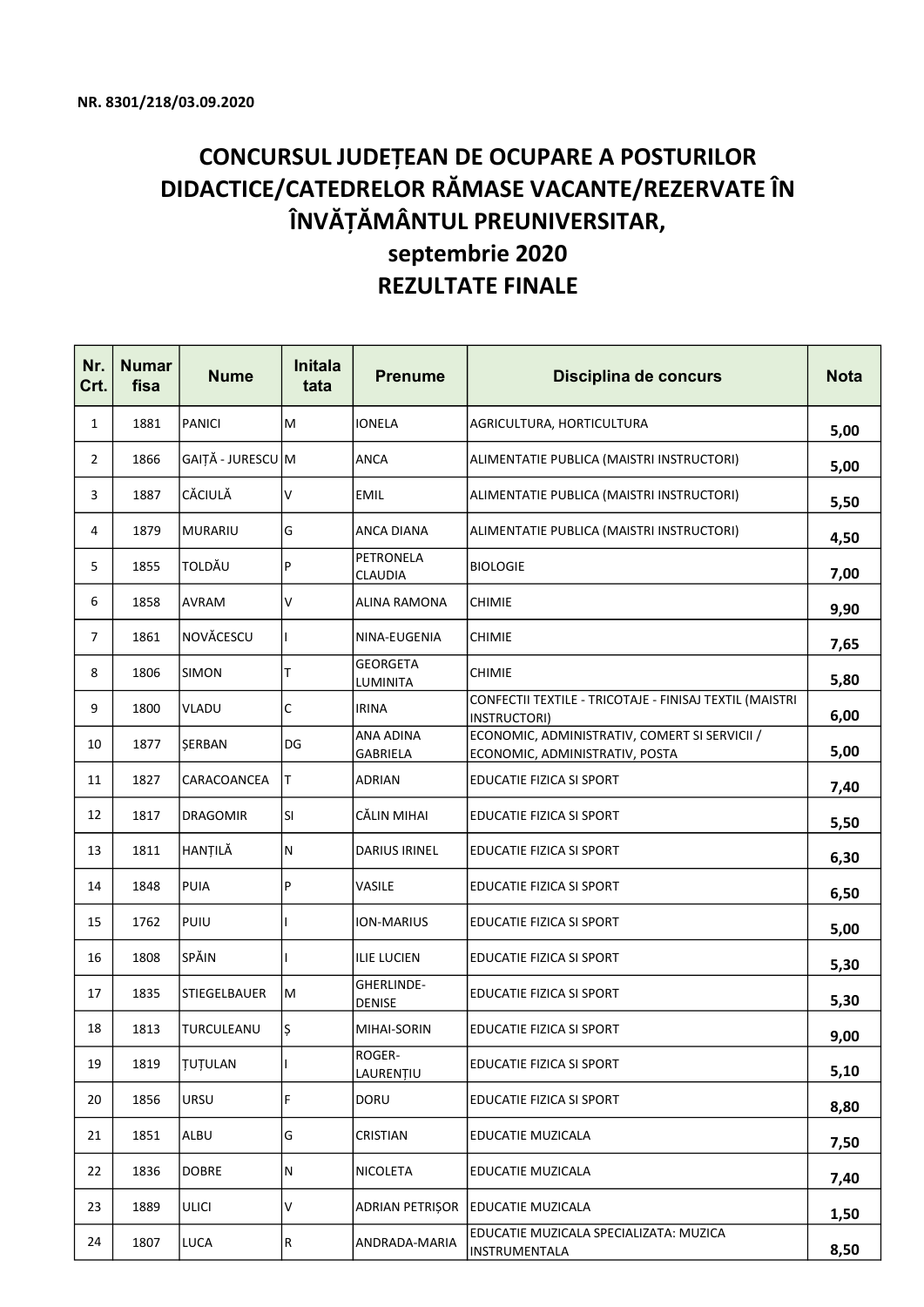| 25 | 1812 | <b>STETCO</b>             | G   | SONIA GERTRUD<br>MARIA             | EDUCATIE MUZICALA SPECIALIZATA: MUZICA<br><b>INSTRUMENTALA</b>                                                                                      | 5,00 |
|----|------|---------------------------|-----|------------------------------------|-----------------------------------------------------------------------------------------------------------------------------------------------------|------|
| 26 | 1805 | DIMCEA                    | L   | CODRUTA-MARIA                      | <b>FIZICA</b>                                                                                                                                       |      |
|    |      |                           |     |                                    |                                                                                                                                                     | 5,00 |
| 27 | 1804 | <b>DOBRESCU</b>           |     | <b>IONELA FLORICA</b><br>MARIANA-  | <b>FIZICA</b>                                                                                                                                       | 5,45 |
| 28 | 1828 | MĂNĂȘTUREAN               | D   | <b>ANIŞOARA</b>                    | <b>FIZICA</b>                                                                                                                                       | 7,70 |
| 29 | 1849 | MĂRGAN                    | N   | <b>EUGENIA-</b><br>PARASCHIVA      | <b>FIZICA</b>                                                                                                                                       | 6,70 |
| 30 | 1847 | MÎCNEA                    | M   | <b>DOINA</b>                       | <b>FIZICA</b>                                                                                                                                       | 7,00 |
| 31 | 1850 | MUNTEANU-<br><b>DORCA</b> |     | <b>EVA</b>                         | <b>FIZICA</b>                                                                                                                                       | 2,80 |
| 32 | 1874 | AMARIEI                   | P   | BRÎNDUȘA-<br>CAMELIA               | <b>GEOGRAFIE</b>                                                                                                                                    | 6,75 |
| 33 | 1883 | <b>PANACEA</b>            | G   | <b>MARIA</b>                       | <b>GEOGRAFIE</b>                                                                                                                                    | 3,35 |
| 34 | 1843 | PĂLEAN                    |     | <b>IONELA</b>                      | INFORMATICA SI TEHNOLOGIA INFORMATIEI                                                                                                               | 6,10 |
| 35 | 1854 | VODA                      | G   | <b>MADALINA</b><br>CRISTINA        | INFORMATICA SI TEHNOLOGIA INFORMATIEI                                                                                                               | 5,00 |
| 36 | 1810 | <b>FOMITESCU</b>          |     | <b>MARIA</b>                       | INSTALATII PENTRU CONSTRUCTII                                                                                                                       | 6,10 |
| 37 | 1330 | STANCOVICI                | P   | EMANUIL                            | <b>ISTORIE</b>                                                                                                                                      | 6,60 |
| 38 | 1814 | CRAIOVAN                  |     | ADELA                              | LIMBA SI LITERATURA ROMANA                                                                                                                          | 5,00 |
| 39 | 1801 | CREPELCA                  |     | DANIELA                            | LIMBA SI LITERATURA ROMANA                                                                                                                          | 6,10 |
| 40 | 1862 | <b>BENDESCU</b>           | J   | <b>MILITA</b><br>RADOVANCA         | LIMBA SI LITERATURA ROMANA, ELEMENTE DE<br>PEDAGOGIE SCOLARA SI ELEMENTE DE DIDACTICA<br>GENERALA APLICATE DISCIPLINELOR DIN INVATAMANTUL<br>PRIMAR | 6,20 |
| 41 | 1838 | COCORA                    |     | MARINELA                           | LIMBA SI LITERATURA ROMANA, ELEMENTE DE<br>PEDAGOGIE SCOLARA SI ELEMENTE DE DIDACTICA<br>GENERALA APLICATE DISCIPLINELOR DIN INVATAMANTUL<br>PRIMAR | 3,85 |
| 42 | 1802 | <b>CUZMANOVICI</b>        | IE. | EMILIA                             | LIMBA SI LITERATURA ROMANA, ELEMENTE DE<br>PEDAGOGIE SCOLARA SI ELEMENTE DE DIDACTICA<br>GENERALA APLICATE DISCIPLINELOR DIN INVATAMANTUL<br>PRIMAR | 5,00 |
| 43 | 1823 | DRĂGAN                    |     | ALINA                              | LIMBA SI LITERATURA ROMANA, ELEMENTE DE<br>PEDAGOGIE SCOLARA SI ELEMENTE DE DIDACTICA<br>GENERALA APLICATE DISCIPLINELOR DIN INVATAMANTUL<br>PRIMAR | 8,85 |
| 44 | 1860 | <b>MARIȘESCU</b>          | G   | IASMINA-<br>ALEXANDRA-<br>NICOLETA | LIMBA SI LITERATURA ROMANA, ELEMENTE DE<br>PEDAGOGIE SCOLARA SI ELEMENTE DE DIDACTICA<br>GENERALA APLICATE DISCIPLINELOR DIN INVATAMANTUL<br>PRIMAR | 5,35 |
| 45 | 1821 | MÄNESCU                   |     | ANA                                | LIMBA SI LITERATURA ROMANA, ELEMENTE DE<br>PEDAGOGIE SCOLARA SI ELEMENTE DE DIDACTICA<br>GENERALA APLICATE DISCIPLINELOR DIN INVATAMANTUL<br>PRIMAR | 5,10 |
| 46 | 1829 | <b>MIHAILONI</b>          | P   | MONICA OLIMPIA                     | LIMBA SI LITERATURA ROMANA, ELEMENTE DE<br>PEDAGOGIE SCOLARA SI ELEMENTE DE DIDACTICA<br>GENERALA APLICATE DISCIPLINELOR DIN INVATAMANTUL<br>PRIMAR | 7,80 |
| 47 | 1885 | PIRTEA                    |     | <b>ELENA IONELA</b>                | LIMBA SI LITERATURA ROMANA, ELEMENTE DE<br>PEDAGOGIE SCOLARA SI ELEMENTE DE DIDACTICA<br>GENERALA APLICATE DISCIPLINELOR DIN INVATAMANTUL<br>PRIMAR | 5,30 |
| 48 | 1834 | RÎȘCU                     | D   | ANTONIA-MIRUNA                     | LIMBA SI LITERATURA ROMANA, ELEMENTE DE<br>PEDAGOGIE SCOLARA SI ELEMENTE DE DIDACTICA<br>GENERALA APLICATE DISCIPLINELOR DIN INVATAMANTUL<br>PRIMAR | 8,95 |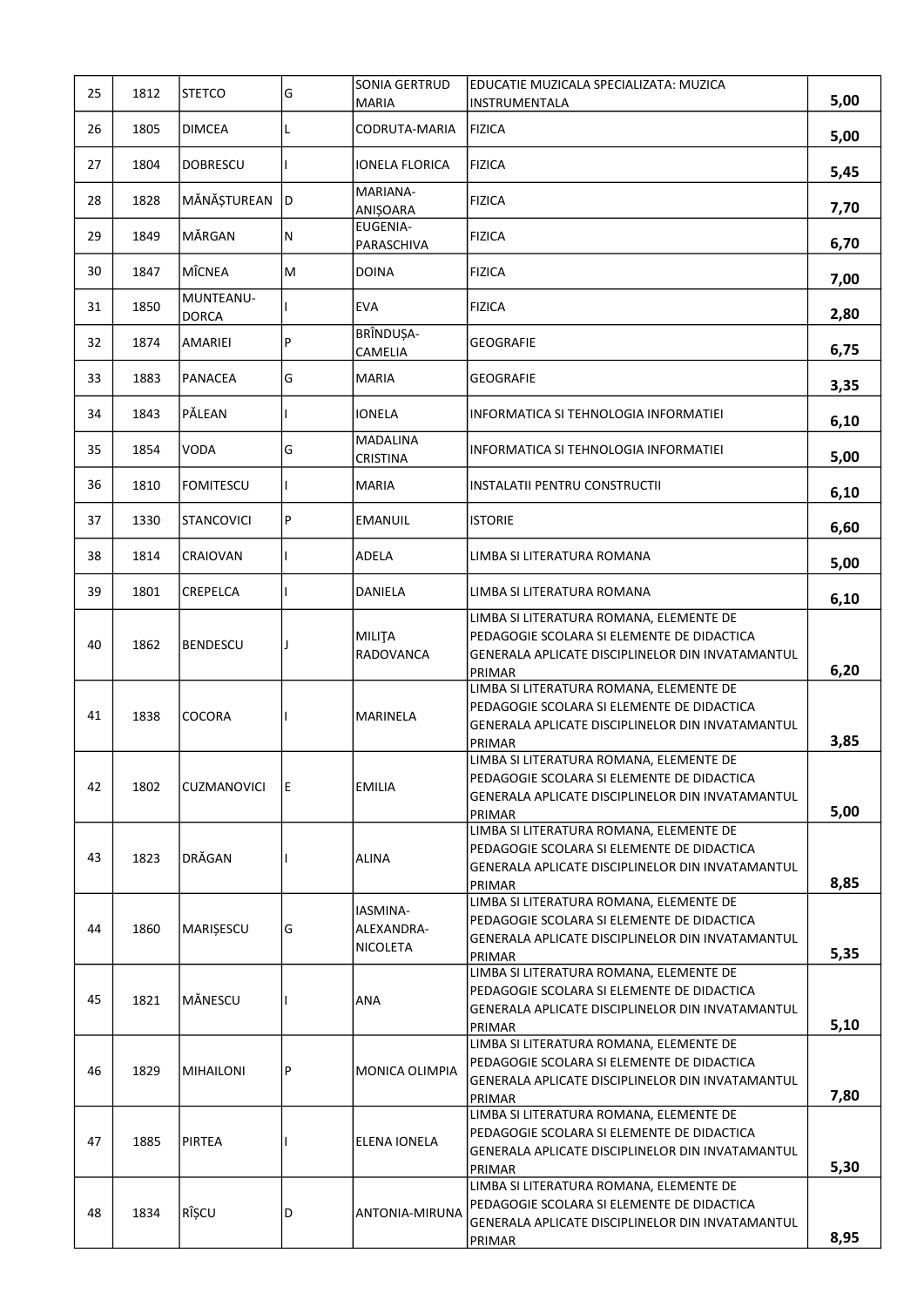| 49 | 1832 | lsîrbu                      | $\mathsf{P}$ | DELIA-GEORGETA              | LIMBA SI LITERATURA ROMANA, ELEMENTE DE<br>PEDAGOGIE SCOLARA SI ELEMENTE DE DIDACTICA<br>GENERALA APLICATE DISCIPLINELOR DIN INVATAMANTUL                                                     | 8,35 |
|----|------|-----------------------------|--------------|-----------------------------|-----------------------------------------------------------------------------------------------------------------------------------------------------------------------------------------------|------|
| 50 | 1824 | vucu                        |              | <b>ELENA</b>                | PRIMAR<br>LIMBA SI LITERATURA ROMANA, ELEMENTE DE<br>PEDAGOGIE SCOLARA SI ELEMENTE DE DIDACTICA<br>GENERALA APLICATE DISCIPLINELOR DIN INVATAMANTUL<br>PRIMAR                                 | 4,25 |
| 51 | 1820 | ANDREI-<br><b>GIUROVICI</b> | R            | <b>OLIVERA</b>              | LIMBA SI LITERATURA ROMANA, LIMBA SI LITERATURA<br>SARBA MATERNA, PEDAGOGIA PRESCOLARA SI<br><b>METODICA DESFASURARII ACTIVITATILOR INSTRUCTIV-</b><br><b>EDUCATIVE IN GRADINITA DE COPII</b> | 7,00 |
| 52 | 1842 | BUBEŞ                       | V            | ANIŞOARA<br>CAMELIA         | LIMBA SI LITERATURA ROMANA, PEDAGOGIA PRESCOLARA<br>SI METODICA DESFASURARII ACTIVITATILOR INSTRUCTIV-<br>EDUCATIVE IN GRADINITA DE COPII                                                     | 6,50 |
| 53 | 1878 | <b>FRENTI</b>               |              | <b>DAIANA</b>               | LIMBA SI LITERATURA ROMANA, PEDAGOGIA PRESCOLARA<br>SI METODICA DESFASURARII ACTIVITATILOR INSTRUCTIV-<br>EDUCATIVE IN GRADINITA DE COPII                                                     | 7,50 |
| 54 | 1818 | MARINCOIU                   | C            | CRISTINA MARIA              | LIMBA SI LITERATURA ROMANA, PEDAGOGIA PRESCOLARA<br>SI METODICA DESFASURARII ACTIVITATILOR INSTRUCTIV-<br>EDUCATIVE IN GRADINITA DE COPII                                                     | 5,00 |
| 55 | 1872 | MOISE                       | G            | DANIELA                     | LIMBA SI LITERATURA ROMANA, PEDAGOGIA PRESCOLARA<br>SI METODICA DESFASURARII ACTIVITATILOR INSTRUCTIV-<br>EDUCATIVE IN GRADINITA DE COPII                                                     | 6,80 |
| 56 | 1841 | <b>BOGDAN</b>               | D            | IONELA-MARIANA              | <b>MECANICA</b>                                                                                                                                                                               | 8,50 |
| 57 | 1852 | ALBU                        | P            | <b>PETRISOR</b>             | MECANICA (MAISTRI INSTRUCTORI)                                                                                                                                                                | 6,60 |
| 58 | 1554 | GHERGUTA                    | S            | <b>STACHE</b>               | MECANICA (MAISTRI INSTRUCTORI)                                                                                                                                                                | 7,20 |
| 59 | 1809 | MUTASCU                     | G            | IOAN                        | MECANICA (MAISTRI INSTRUCTORI)                                                                                                                                                                | 6,60 |
| 60 | 1863 | <b>TIPOL</b>                | Α            | ALEXANDRU<br><b>LUCIAN</b>  | MECANICA (MAISTRI INSTRUCTORI)                                                                                                                                                                | 7,80 |
| 61 | 1837 | <b>VUC</b>                  | N            | ANA                         | PROFESORI DOCUMENTARISTI                                                                                                                                                                      | 5,00 |
| 62 | 1870 | ABID                        | ${\sf N}$    | MARIA                       | PSIHOPEDAGOGIE SPECIALA                                                                                                                                                                       | 7,00 |
| 63 | 1804 | BECENEAGĂ                   | м            | ADELINA MARIA               | PSIHOPEDAGOGIE SPECIALA                                                                                                                                                                       | 5,15 |
| 64 | 1840 | BÎRLEA                      |              | SIMONA-ROMINA               | PSIHOPEDAGOGIE SPECIALA                                                                                                                                                                       | 7,15 |
| 65 | 1825 | <b>BLAJ</b>                 | P            | STELIANA-LILIANA            | PSIHOPEDAGOGIE SPECIALA                                                                                                                                                                       | 5,00 |
| 66 | 1876 | <b>BOTA</b>                 |              | CĂLIN                       | PSIHOPEDAGOGIE SPECIALA                                                                                                                                                                       | 5,90 |
| 67 | 1839 | FRANT                       | S            | <b>SIMINA</b>               | PSIHOPEDAGOGIE SPECIALA                                                                                                                                                                       | 7,70 |
| 68 | 1853 | <b>HAMAT</b>                | M            | SORIN                       | PSIHOPEDAGOGIE SPECIALA                                                                                                                                                                       | 5,80 |
| 69 | 1867 | <b>IANCU</b>                |              | <b>VIRGINIA</b><br>CARMELLA | PSIHOPEDAGOGIE SPECIALA                                                                                                                                                                       | 5,15 |
| 70 | 1869 | <b>KIRITY</b>               | P            | PAUL                        | PSIHOPEDAGOGIE SPECIALA                                                                                                                                                                       | 5,20 |
| 71 | 1857 | <b>DANCIU</b>               | P            | PETRU-ADRIAN                | SILVICULTURA (MAISTRI INSTRUCTORI)                                                                                                                                                            | 6,00 |
| 72 | 1815 | GRESEA                      | Α            | <b>MARIN</b>                | SILVICULTURA (MAISTRI INSTRUCTORI)                                                                                                                                                            | 5,50 |
| 73 | 1816 | GRESEA                      | M            | FLORIN-NICUSOR              | SILVICULTURA (MAISTRI INSTRUCTORI)                                                                                                                                                            | 5,50 |
| 74 | 1803 | NICHITA                     | G.P          | ADRIAN                      | SILVICULTURA (MAISTRI INSTRUCTORI)                                                                                                                                                            | 6,30 |